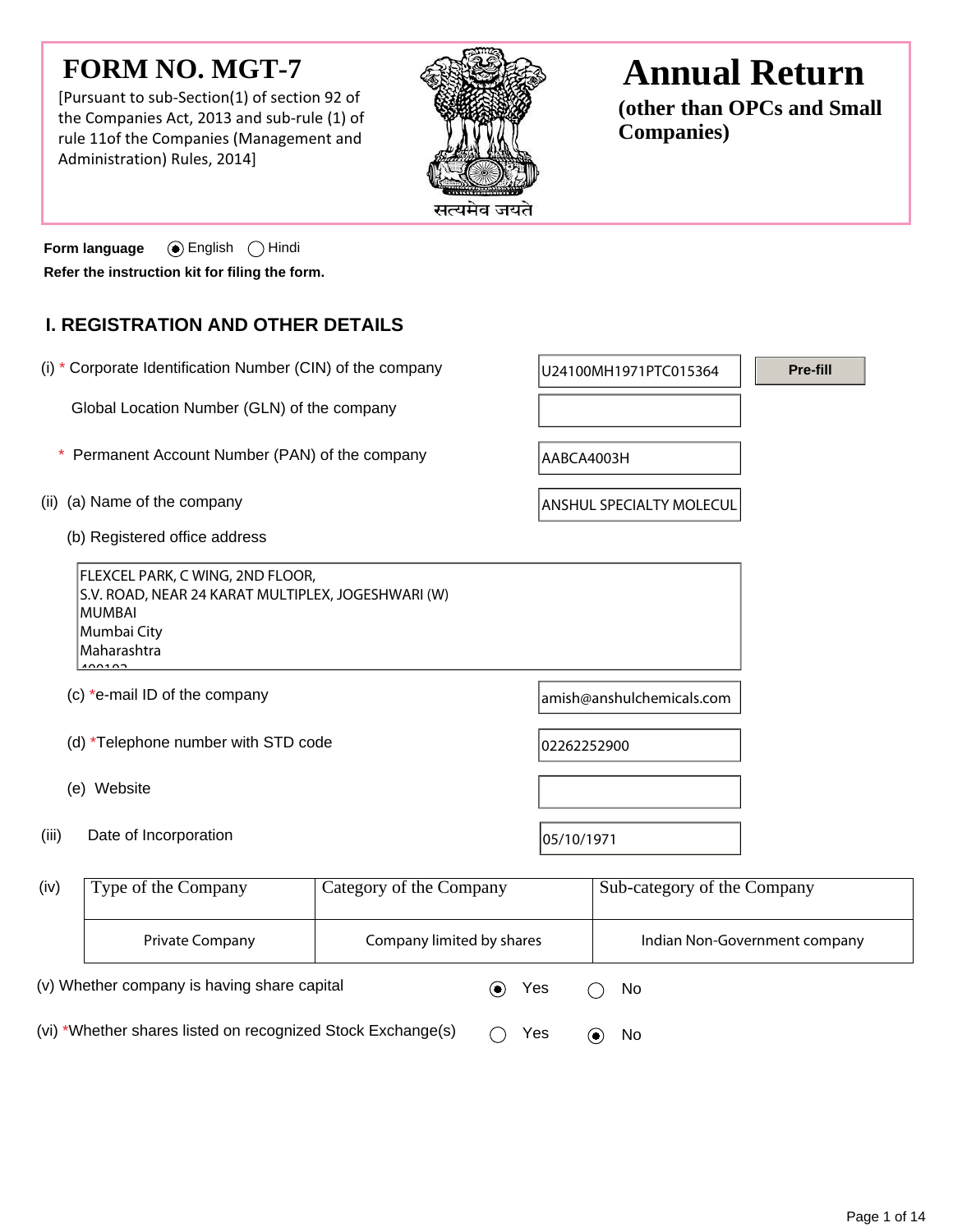| (vii) *Financial year From date  01/04/2020             |            | (DD/MM/YYYY)<br>To date                                                                | 31/03/2021 | (DD/MM/YYYY)    |  |  |  |
|---------------------------------------------------------|------------|----------------------------------------------------------------------------------------|------------|-----------------|--|--|--|
| (viii) *Whether Annual general meeting (AGM) held       |            | Yes<br>$\left( \bullet \right)$                                                        | No         |                 |  |  |  |
| (a) If yes, date of AGM                                 | 30/11/2021 |                                                                                        |            |                 |  |  |  |
| (b) Due date of AGM                                     | 30/11/2021 |                                                                                        |            |                 |  |  |  |
| (c) Whether any extension for AGM granted               |            | Yes<br>$(\bullet)$                                                                     | No.        |                 |  |  |  |
| extension                                               |            | (d) If yes, provide the Service Request Number (SRN) of the application form filed for | T44108348  | <b>Pre-fill</b> |  |  |  |
| (e) Extended due date of AGM after grant of extension   |            |                                                                                        | 30/11/2021 |                 |  |  |  |
| <b>II. PRINCIPAL BUSINESS ACTIVITIES OF THE COMPANY</b> |            |                                                                                        |            |                 |  |  |  |

| *Number of business activities $ _1$ |  |
|--------------------------------------|--|
|--------------------------------------|--|

| S.No | <b>Main</b><br><b>Activity</b><br>lgroup code l | Description of Main Activity group Business | Activity<br>lCode | Description of Business Activity                                           | % of turnover<br>lof the<br>company |
|------|-------------------------------------------------|---------------------------------------------|-------------------|----------------------------------------------------------------------------|-------------------------------------|
|      |                                                 | Manufacturing                               | C6                | Chemical and chemical products,<br>pharmaceuticals, medicinal chemical and | 100                                 |

### **III. PARTICULARS OF HOLDING, SUBSIDIARY AND ASSOCIATE COMPANIES (INCLUDING JOINT VENTURES)**

\*No. of Companies for which information is to be given  $\boxed{4}$  **Pre-fill All** 

| S.No          | Name of the company                              | CIN / FCRN            | Holding/ Subsidiary/Associate/<br>Joint Venture | % of shares held |
|---------------|--------------------------------------------------|-----------------------|-------------------------------------------------|------------------|
|               | IMOBITRASH RECYCLE VENTURI U37100MH2015PTC269272 |                       | Subsidiary                                      | 60.02            |
| $\mathcal{P}$ | <b>EXCEL INDUSTRIES LIMITED</b>                  | L24200MH1960PLC011807 | Associate                                       | 42.63            |
|               | <b>TRANSPEK INDUSTRY LIMITED</b>                 | L23205GJ1965PLC001343 | Associate                                       | 24.64            |
| 4             | ANSHUL INNOVATIVE CHEMIS   U24290MH2020PTC336416 |                       | Subsidiary                                      | 100              |

## **IV. SHARE CAPITAL, DEBENTURES AND OTHER SECURITIES OF THE COMPANY**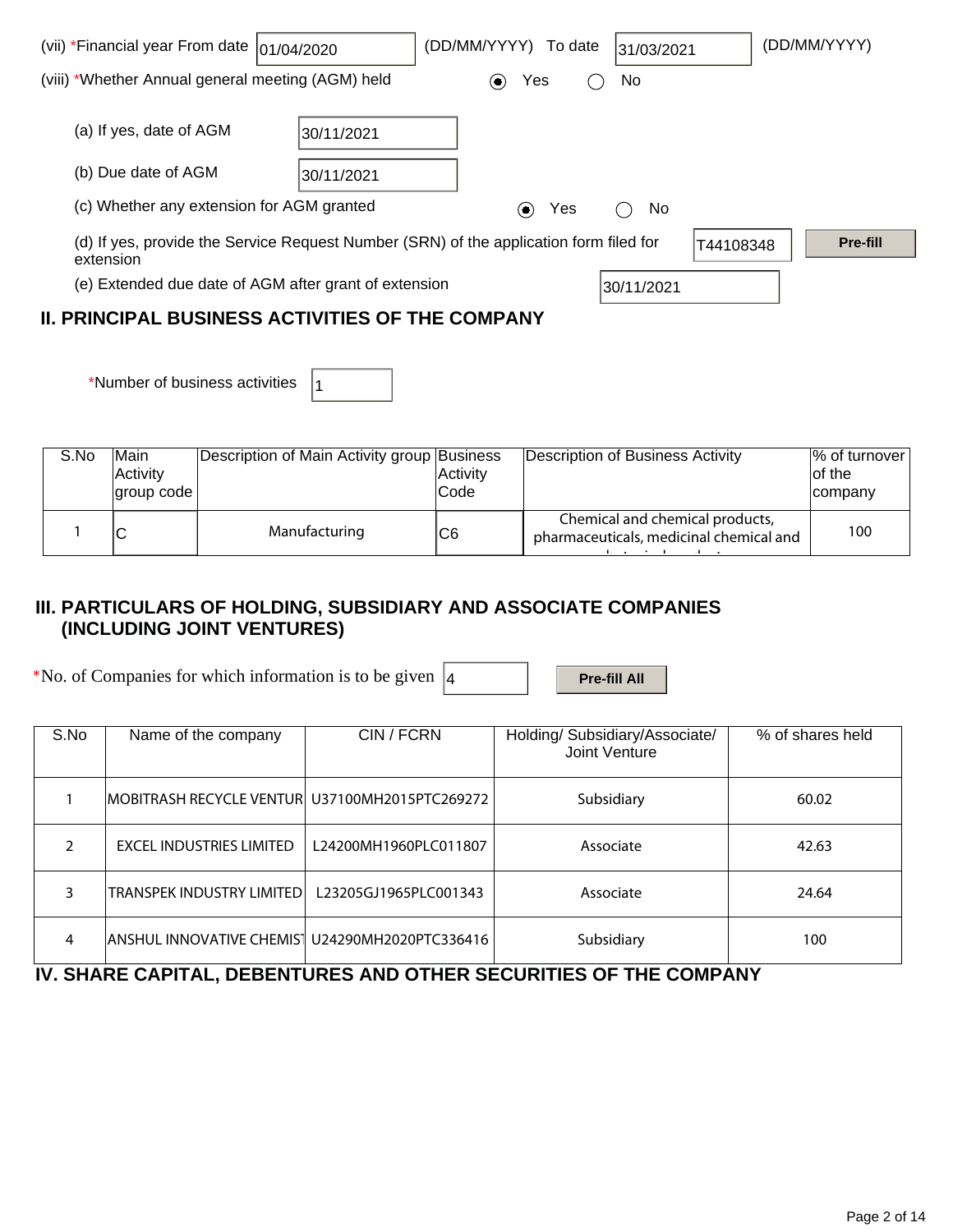## (i) \*SHARE CAPITAL

(a) Equity share capital

| <b>Particulars</b>                           | Authorised<br>capital | <b>Issued</b><br>capital | Subscribed<br>capital | Paid up capital |
|----------------------------------------------|-----------------------|--------------------------|-----------------------|-----------------|
| Total number of equity shares                | 29,422                | 29,422                   | 29,422                | 29,422          |
| Total amount of equity shares (in<br>Rupees) | 2,942,200             | 2,942,200                | 2,942,200             | 2,942,200       |

Number of classes 2008 and 2008 and 2008 and 2008 and 2008 and 2008 and 2008 and 2008 and 2008 and 2008 and 20

| <b>Class of Shares</b><br><b>EQUITY SHARES</b> | <b>Authorised</b><br>capital | <b>Issued</b><br>capital | <b>Subscribed</b><br>capital | Paid up capital |
|------------------------------------------------|------------------------------|--------------------------|------------------------------|-----------------|
| Number of equity shares                        | 29,422                       | 29,422                   | 29,422                       | 29,422          |
| Nominal value per share (in rupees)            | 100                          | 100                      | 100                          | 100             |
| Total amount of equity shares (in rupees)      | 2,942,200                    | 2,942,200                | 2,942,200                    | 2,942,200       |

#### **(b) Preference share capital**

| <b>Particulars</b>                                                  | Authorised<br>capital | <b>Issued</b><br>capital | Subscribed<br>capital | Paid-up capital |
|---------------------------------------------------------------------|-----------------------|--------------------------|-----------------------|-----------------|
| Total number of preference shares                                   | 270,578               | 208,000                  | 208,000               | 208,000         |
| Total amount of preference shares   27,057,800<br>$($ in rupees $)$ |                       | 20,800,000               | 20,800,000            | 20,800,000      |

Number of classes and a set of classes and a set of classes and a set of classes and a set of  $\vert$  1

| <b>Class of shares</b><br>OPTIONALLY CONVERTIBLE REDEEMABLE PRECApital | <b>Authorised</b> | <b>Issued</b><br>capital | Subscribed<br>capital | Paid up capital |
|------------------------------------------------------------------------|-------------------|--------------------------|-----------------------|-----------------|
| Number of preference shares                                            | 270,578           | 208,000                  | 208,000               | 208,000         |
| Nominal value per share (in rupees)                                    | 100               | 100                      | 100                   | 100             |
| Total amount of preference shares (in rupees)                          | 27,057,800        | 20,800,000               | 20,800,000            | 20,800,000      |

### **(c) Unclassified share capital**

| <b>Particulars</b>                  | <b>Authorised Capital</b> |
|-------------------------------------|---------------------------|
| Total amount of unclassified shares |                           |

### **(d) Break-up of paid-up share capital**

| <b>Class of shares</b>       | <b>Number of shares</b> |              |       | <b>Total</b><br>nominal<br>amount | Total<br>Paid-up<br>amount | <b>Total</b><br>premium |
|------------------------------|-------------------------|--------------|-------|-----------------------------------|----------------------------|-------------------------|
| <b>Equity shares</b>         | Physical                | <b>DEMAT</b> | Total |                                   |                            |                         |
| At the beginning of the year | 29,422                  | 0            | 29422 | 2,942,200                         | 2,942,200                  |                         |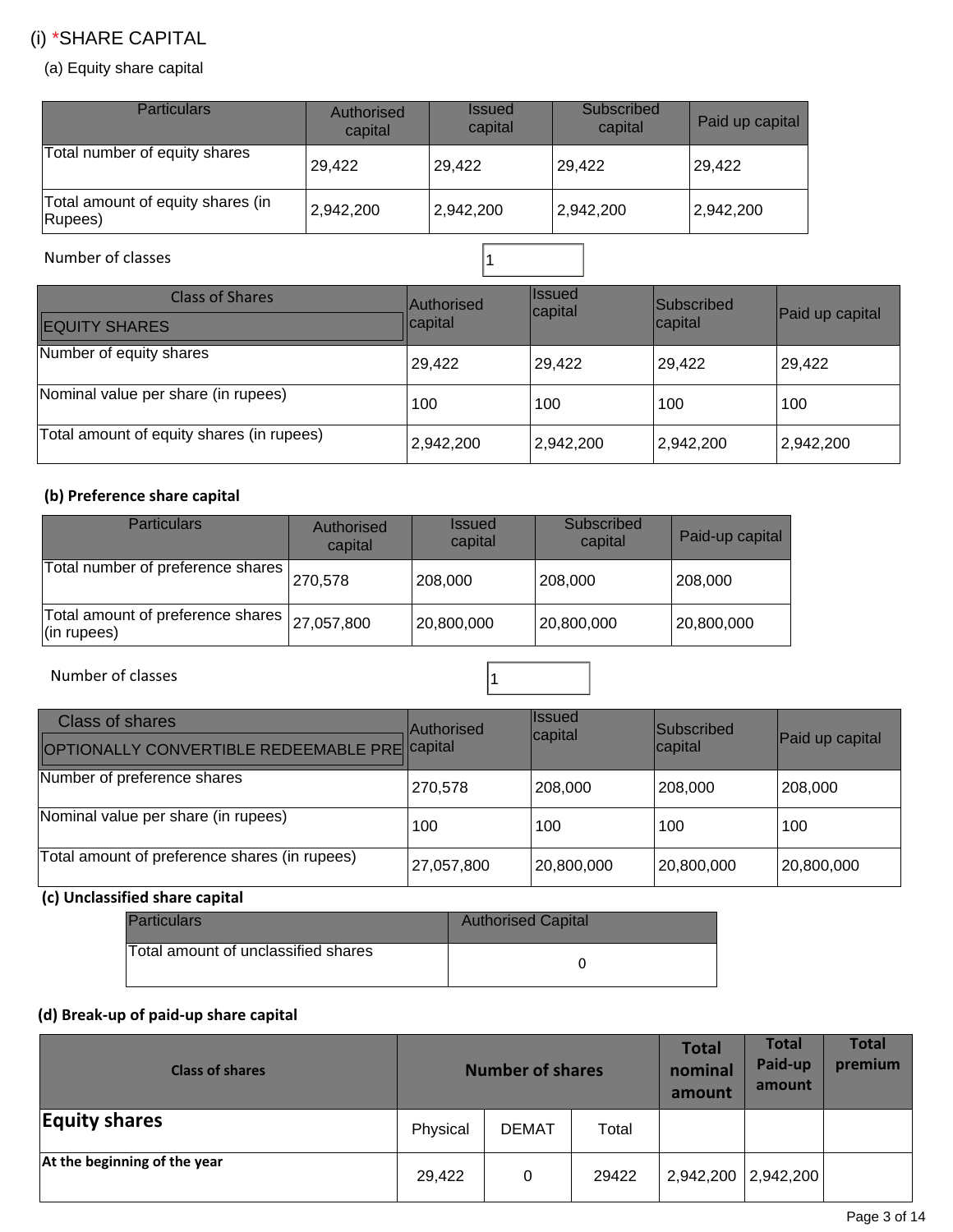| Increase during the year                      | $\mathbf 0$      | $\mathbf 0$      | $\mathbf 0$ | $\mathbf 0$           | $\mathbf 0$      | 10 |
|-----------------------------------------------|------------------|------------------|-------------|-----------------------|------------------|----|
| i. Pubic Issues                               | $\mathbf 0$      | $\mathbf 0$      | $\mathbf 0$ | 0                     | 0                | ١o |
| ii. Rights issue                              | $\boldsymbol{0}$ | $\mathbf 0$      | $\mathbf 0$ | $\boldsymbol{0}$      | $\mathbf 0$      | 10 |
| iii. Bonus issue                              | $\boldsymbol{0}$ | $\mathbf 0$      | $\pmb{0}$   | $\pmb{0}$             | $\mathbf 0$      | 10 |
| iv. Private Placement/ Preferential allotment | $\boldsymbol{0}$ | $\mathbf 0$      | $\mathbf 0$ | 0                     | 0                | 10 |
| v. ESOPs                                      | $\mathbf 0$      | $\mathbf 0$      | $\pmb{0}$   | $\mathbf 0$           | $\mathbf 0$      | 10 |
| vi. Sweat equity shares allotted              | $\pmb{0}$        | $\mathbf 0$      | $\pmb{0}$   | $\boldsymbol{0}$      | $\boldsymbol{0}$ | ١o |
| vii. Conversion of Preference share           | $\boldsymbol{0}$ | $\mathbf 0$      | $\mathbf 0$ | $\mathbf 0$           | $\mathbf 0$      | lo |
| viii. Conversion of Debentures                | $\boldsymbol{0}$ | $\mathbf 0$      | $\mathbf 0$ | $\mathbf 0$           | $\mathbf 0$      | 10 |
| ix. GDRs/ADRs                                 | $\boldsymbol{0}$ | $\mathbf 0$      | $\mathbf 0$ | $\mathbf 0$           | $\mathbf 0$      | lo |
| x. Others, specify                            |                  |                  |             | $\pmb{0}$             | 0                |    |
| 0<br>Decrease during the year                 |                  |                  |             |                       |                  |    |
|                                               | $\mathbf 0$      | $\mathbf 0$      | $\mathbf 0$ | $\mathbf 0$           | $\mathbf 0$      | 10 |
| i. Buy-back of shares                         | $\boldsymbol{0}$ | $\mathbf 0$      | $\mathbf 0$ | $\mathbf 0$           | $\mathbf 0$      | ١o |
| ii. Shares forfeited                          | $\boldsymbol{0}$ | $\mathbf 0$      | $\mathbf 0$ | $\boldsymbol{0}$      | $\mathbf 0$      | 10 |
| iii. Reduction of share capital               | $\boldsymbol{0}$ | $\boldsymbol{0}$ | $\mathbf 0$ | $\mathbf 0$           | $\mathbf 0$      | ١o |
| iv. Others, specify                           |                  |                  |             | $\pmb{0}$             | $\mathbf 0$      |    |
| $\mathbf 0$                                   |                  |                  |             |                       |                  |    |
| At the end of the year                        | 29,422           | $\mathbf 0$      | 29422       | 2,942,200             | 2,942,200        |    |
| <b>Preference shares</b>                      |                  |                  |             |                       |                  |    |
| At the beginning of the year                  | 245,600          | $\mathsf 0$      | 245600      | 24,560,000 24,560,000 |                  |    |
| Increase during the year                      | $\boldsymbol{0}$ | $\mathbf 0$      | $\pmb{0}$   | $\pmb{0}$             | $\boldsymbol{0}$ | 0  |
| i. Issues of shares                           | $\mathsf 0$      | $\mathbf 0$      | $\mathbf 0$ | $\mathbf 0$           | $\mathbf 0$      | 10 |
| ii. Re-issue of forfeited shares              | $\pmb{0}$        | $\mathbf 0$      | $\pmb{0}$   | $\boldsymbol{0}$      | $\boldsymbol{0}$ | 10 |
| iii. Others, specify                          |                  |                  |             |                       |                  |    |
| $\pmb{0}$                                     |                  |                  |             | $\pmb{0}$             | $\pmb{0}$        |    |
| Decrease during the year                      | 37,600           | $\mathbf 0$      | 37600       | 3,760,000             | $3,760,000$ 0    |    |
| i. Redemption of shares                       | 37,600           | $\pmb{0}$        | 37600       | 3,760,000             | 3,760,000        |    |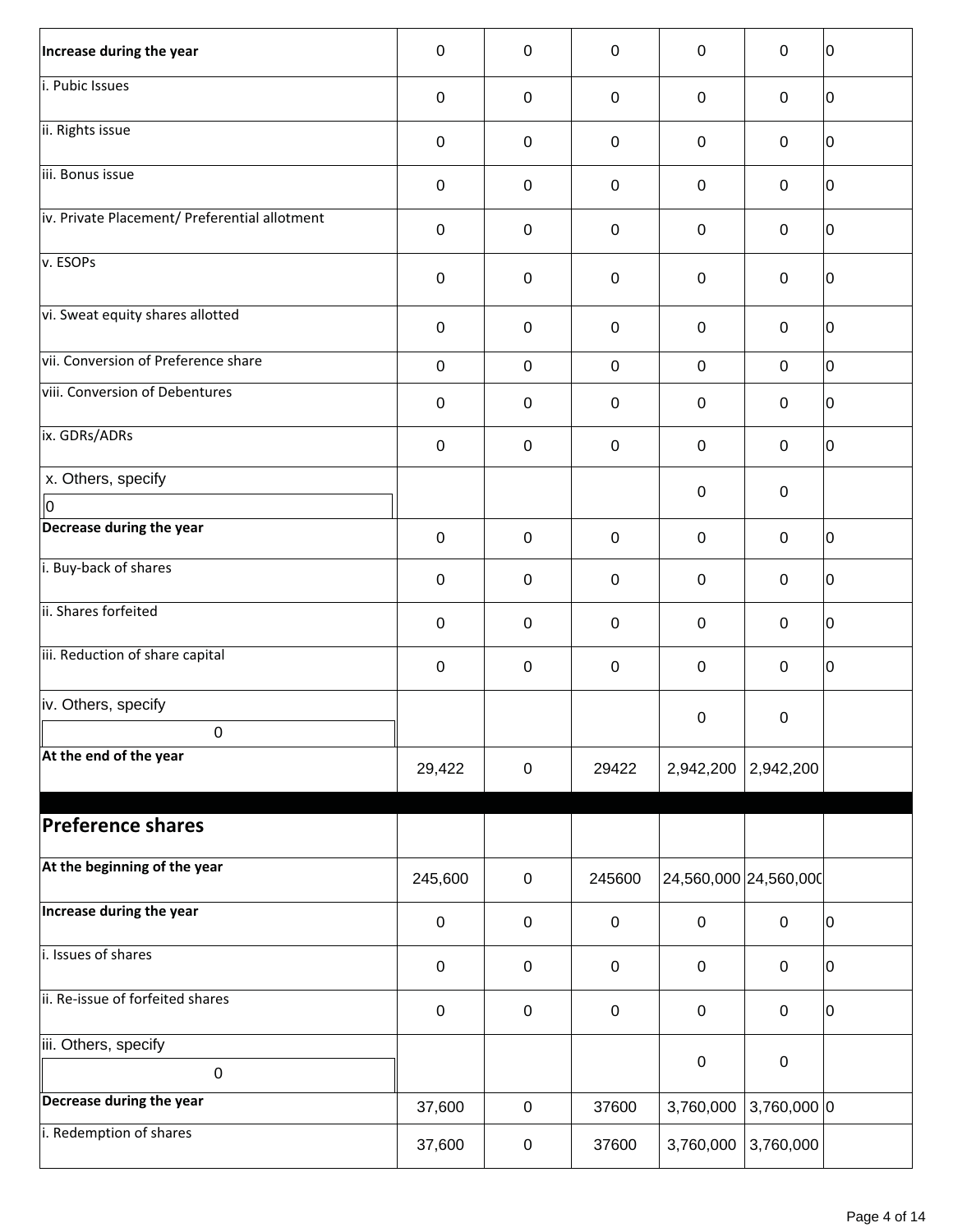| ii. Shares forfeited            |         | 0      |                       | ΙU |
|---------------------------------|---------|--------|-----------------------|----|
| iii. Reduction of share capital |         | 0      |                       | IU |
| iv. Others, specify             |         |        |                       |    |
| At the end of the year          | 208,000 | 208000 | 20,800,000 20,800,000 |    |

ISIN of the equity shares of the company

(ii) Details of stock split/consolidation during the year (for each class of shares)  $\boxed{0}$ 

|                | Class of shares      | (i) | (ii) | (iii) |
|----------------|----------------------|-----|------|-------|
| Before split / | Number of shares     |     |      |       |
| Consolidation  | Face value per share |     |      |       |
| After split /  | Number of shares     |     |      |       |
| Consolidation  | Face value per share |     |      |       |

## **(iii) Details of shares/Debentures Transfers since closure date of last financial year (or in the case of the first return at any time since the incorporation of the company) \***

| $\bowtie$ | Nil                                              |                                               |     |     |              |                |
|-----------|--------------------------------------------------|-----------------------------------------------|-----|-----|--------------|----------------|
|           | [Details being provided in a CD/Digital Media]   |                                               | Yes | ( ) | No.          | Not Applicable |
|           |                                                  |                                               |     |     |              |                |
|           | Separate sheet attached for details of transfers | $\left( \begin{array}{c} \end{array} \right)$ | Yes |     | $\bigcap$ No |                |
|           |                                                  |                                               |     |     |              |                |

Note: In case list of transfer exceeds 10, option for submission as a separate sheet attachment or submission in a CD/Digital Media may be shown.

| Date of the previous annual general meeting        |                                                           |
|----------------------------------------------------|-----------------------------------------------------------|
| Date of registration of transfer (Date Month Year) |                                                           |
| Type of transfer                                   | - Equity, 2- Preference Shares, 3 - Debentures, 4 - Stock |
| Number of Shares/ Debentures/<br>Units Transferred | Amount per Share/<br>Debenture/Unit (in Rs.)              |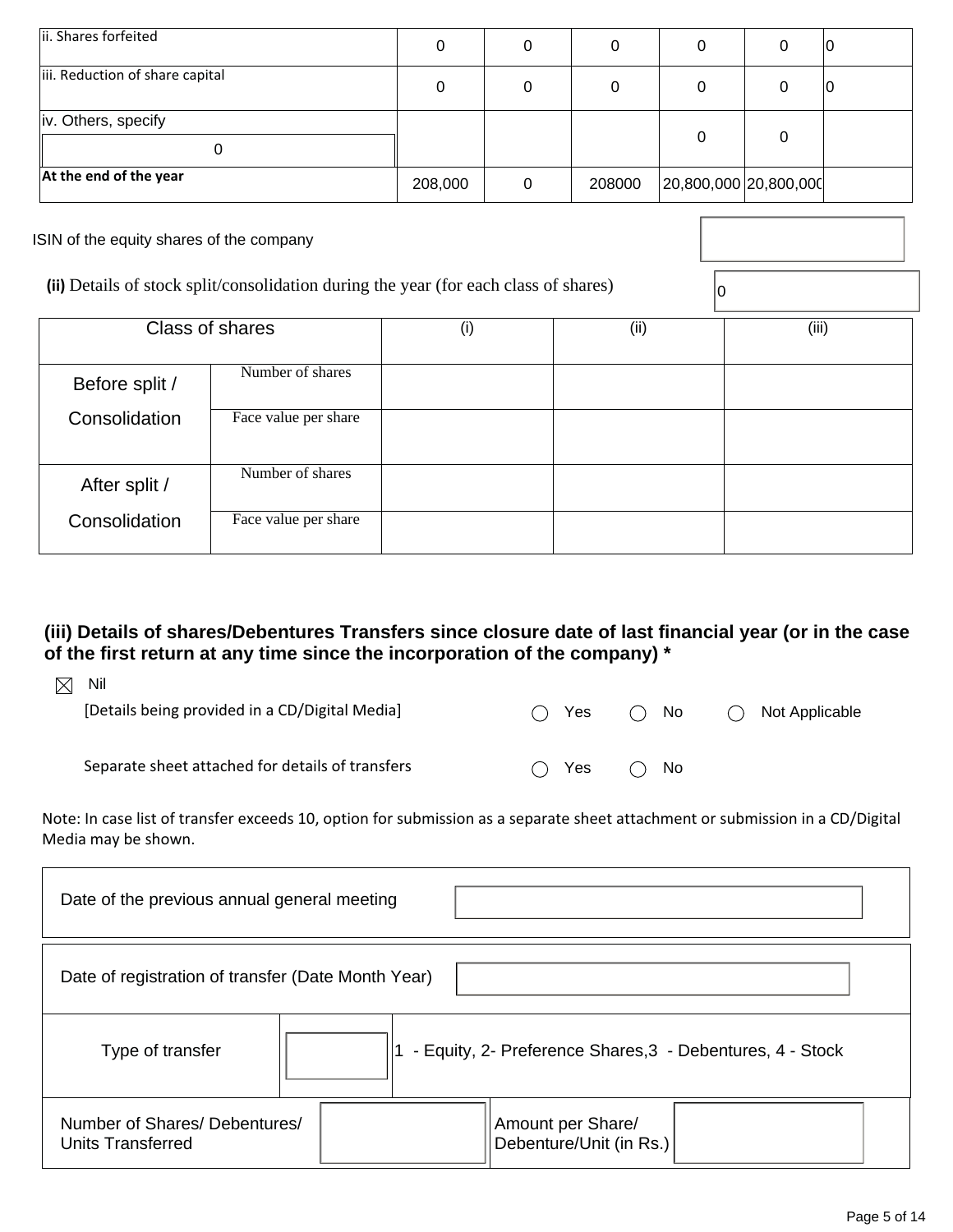| Ledger Folio of Transferor                                                      |         |                                              |            |  |  |  |
|---------------------------------------------------------------------------------|---------|----------------------------------------------|------------|--|--|--|
| <b>Transferor's Name</b>                                                        |         |                                              |            |  |  |  |
|                                                                                 | Surname | middle name                                  | first name |  |  |  |
| Ledger Folio of Transferee                                                      |         |                                              |            |  |  |  |
| <b>Transferee's Name</b>                                                        |         |                                              |            |  |  |  |
|                                                                                 | Surname | middle name                                  | first name |  |  |  |
| Date of registration of transfer (Date Month Year)                              |         |                                              |            |  |  |  |
| 1 - Equity, 2- Preference Shares, 3 - Debentures, 4 - Stock<br>Type of transfer |         |                                              |            |  |  |  |
| Number of Shares/ Debentures/<br><b>Units Transferred</b>                       |         | Amount per Share/<br>Debenture/Unit (in Rs.) |            |  |  |  |
| Ledger Folio of Transferor                                                      |         |                                              |            |  |  |  |
| <b>Transferor's Name</b>                                                        |         |                                              |            |  |  |  |
| Surname                                                                         |         | middle name                                  | first name |  |  |  |
| Ledger Folio of Transferee                                                      |         |                                              |            |  |  |  |
| <b>Transferee's Name</b>                                                        |         |                                              |            |  |  |  |
|                                                                                 | Surname | middle name                                  | first name |  |  |  |

## **(iv)** \***Debentures (Outstanding as at the end of financial year)**

| <b>Particulars</b>            | Number of units | Nominal value per<br>lunit | <b>Total value</b> |
|-------------------------------|-----------------|----------------------------|--------------------|
| Non-convertible debentures    | 0               |                            |                    |
| Partly convertible debentures | 0               | 0                          |                    |
| Fully convertible debentures  | 0               | 0                          |                    |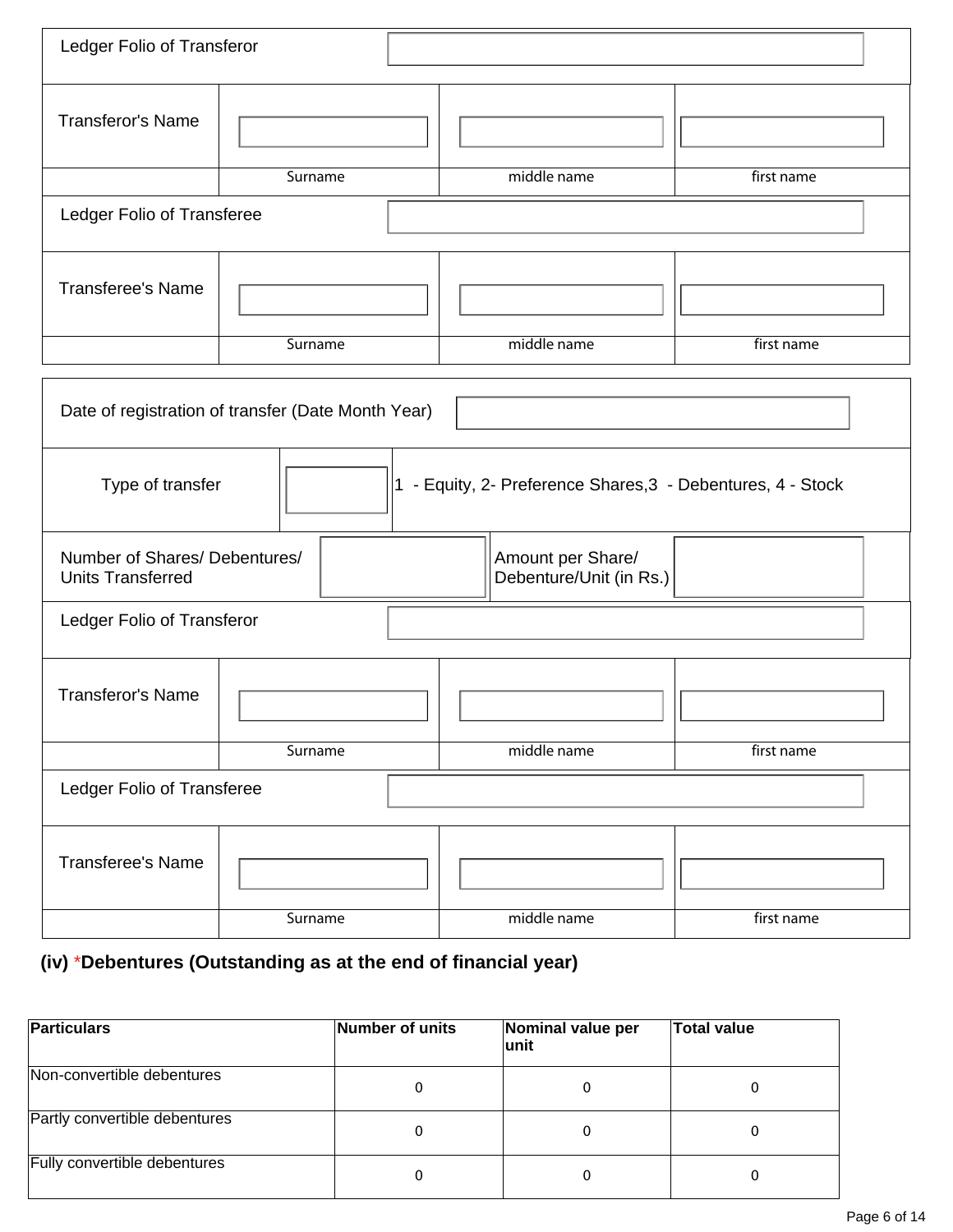| <b>Particulars</b>                                                                                              | Number of units | Nominal value per<br>lunit | <b>Total value</b> |
|-----------------------------------------------------------------------------------------------------------------|-----------------|----------------------------|--------------------|
| <b>Total</b><br>the contract of the contract of the contract of the contract of the contract of the contract of |                 |                            |                    |

#### **Details of debentures**

| <b>Class of debentures</b>           | Outstanding as at<br>the beginning of the year<br> vear | Increase during the $\vert$ Decrease during the Outstanding as at | <b>vear</b> | the end of the year |
|--------------------------------------|---------------------------------------------------------|-------------------------------------------------------------------|-------------|---------------------|
| Non-convertible debentures           | 0                                                       | 0                                                                 |             |                     |
| <b>Partly convertible debentures</b> | 0                                                       | 0                                                                 |             |                     |
| <b>Fully convertible debentures</b>  |                                                         | 0                                                                 |             |                     |

#### **(v) Securities (other than shares and debentures)** 0

| Type of<br>Securities | Number of<br>Securities | Nominal Value of<br>each Unit | <b>Total Nominal</b><br>Value | Paid up Value of<br>each Unit | <b>Total Paid up Value</b> |
|-----------------------|-------------------------|-------------------------------|-------------------------------|-------------------------------|----------------------------|
|                       |                         |                               |                               |                               |                            |
|                       |                         |                               |                               |                               |                            |
| Total                 |                         |                               |                               |                               |                            |

## **V. \*Turnover and net worth of the company (as defined in the Companies Act, 2013)**

**(i) Turnover** 

1,231,200,905

#### **(ii) Net worth of the Company**

3,556,516,278

### **VI. (a) \*SHARE HOLDING PATTERN - Promoters**

| S. No. | Category                                | Equity                  |                  | Preference              |            |
|--------|-----------------------------------------|-------------------------|------------------|-------------------------|------------|
|        |                                         | <b>Number of shares</b> | Percentage       | <b>Number of shares</b> | Percentage |
| 1.     | Individual/Hindu Undivided Family       |                         |                  |                         |            |
|        | $(i)$ Indian                            | 25,897                  | 88.02            | 206,736                 | 99.39      |
|        | (ii) Non-resident Indian (NRI)          | $\mathbf 0$             | $\boldsymbol{0}$ | 0                       | $\pmb{0}$  |
|        | (iii) Foreign national (other than NRI) | $\mathbf 0$             | $\boldsymbol{0}$ | 0                       | 0          |
| 2.     | Government                              |                         |                  |                         |            |
|        | (i) Central Government                  | $\mathbf 0$             | 0                | $\Omega$                | 0          |
|        | (ii) State Government                   | 0                       | 0                | 0                       | 0          |
|        | (iii) Government companies              | 0                       | 0                | $\Omega$                | 0          |
|        |                                         |                         |                  |                         |            |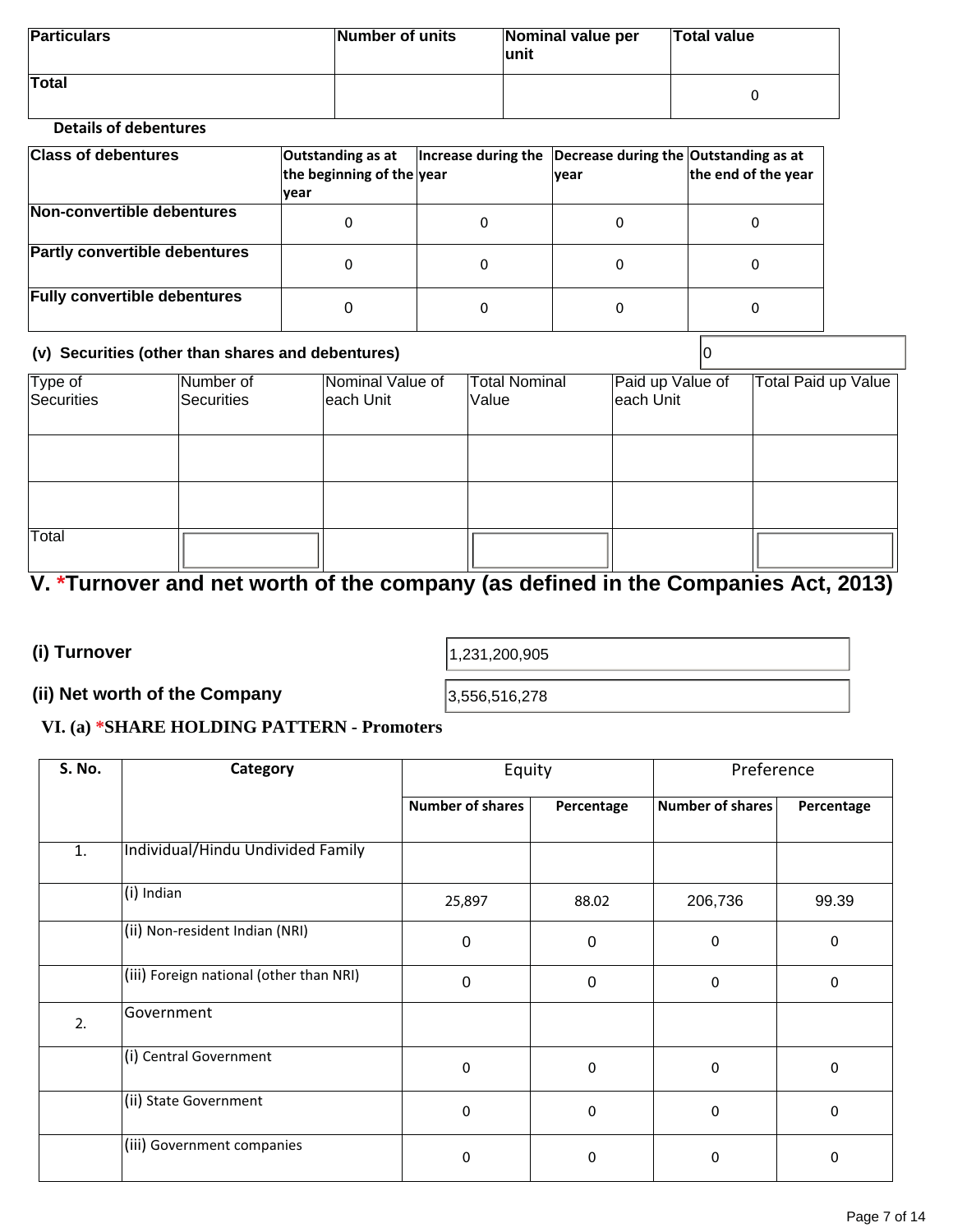| <b>Banks</b><br>$\pmb{0}$<br>$\pmb{0}$<br>4.<br>$\pmb{0}$<br>Financial institutions<br>5.<br>$\pmb{0}$<br>$\pmb{0}$<br>$\boldsymbol{0}$<br>Foreign institutional investors<br>$\mathbf 0$<br>6.<br>$\pmb{0}$<br>$\mathbf 0$ | $\pmb{0}$<br>$\boldsymbol{0}$ |
|-----------------------------------------------------------------------------------------------------------------------------------------------------------------------------------------------------------------------------|-------------------------------|
|                                                                                                                                                                                                                             |                               |
|                                                                                                                                                                                                                             |                               |
|                                                                                                                                                                                                                             | $\pmb{0}$                     |
| Mutual funds<br>7.<br>$\mathbf 0$<br>$\pmb{0}$<br>$\mathbf 0$                                                                                                                                                               | $\pmb{0}$                     |
| Venture capital<br>8.<br>$\mathbf 0$<br>$\pmb{0}$<br>$\mathbf 0$                                                                                                                                                            | $\pmb{0}$                     |
| Body corporate<br>9.<br>3,525<br>11.98<br>1,264<br>(not mentioned above)                                                                                                                                                    | 0.61                          |
| $\pmb{0}$<br>$\pmb{0}$<br>$\pmb{0}$<br>Others<br>$\pmb{0}$<br>10.                                                                                                                                                           | $\pmb{0}$                     |
| Total<br>29,422<br>100<br>208,000                                                                                                                                                                                           | 100                           |

## Total number of shareholders (promoters)  $\sqrt{15}$

## **(b) \*SHARE HOLDING PATTERN - Public/Other than promoters**

| S. No.           | Category                                   | Equity                  |             | Preference              |              |
|------------------|--------------------------------------------|-------------------------|-------------|-------------------------|--------------|
|                  |                                            | <b>Number of shares</b> | Percentage  | <b>Number of shares</b> | Percentage   |
| $\overline{1}$ . | Individual/Hindu Undivided Family          |                         |             |                         |              |
|                  | $(i)$ Indian                               | $\mathbf 0$             | $\mathbf 0$ | $\mathbf 0$             | $\mathbf{0}$ |
|                  | (ii) Non-resident Indian (NRI)             | $\mathbf 0$             | $\pmb{0}$   | $\pmb{0}$               | $\mathbf 0$  |
|                  | (iii) Foreign national (other than NRI)    | $\mathbf 0$             | $\mathbf 0$ | $\mathbf 0$             | $\mathbf 0$  |
| 2.               | Government                                 |                         |             |                         |              |
|                  | (i) Central Government                     | $\mathbf 0$             | $\Omega$    | $\mathbf 0$             | $\mathbf 0$  |
|                  | (ii) State Government                      | $\mathbf 0$             | $\mathbf 0$ | $\mathbf 0$             | $\mathbf 0$  |
|                  | $\sqrt{\text{(iii)}}$ Government companies | $\mathbf 0$             | $\Omega$    | $\mathbf 0$             | $\mathbf 0$  |
| 3.               | Insurance companies                        | $\mathbf 0$             | 0           | $\mathbf 0$             | $\mathbf 0$  |
| 4.               | Banks                                      | $\mathbf 0$             | 0           | $\mathbf 0$             | $\mathbf{0}$ |
| 5.               | Financial institutions                     | $\mathbf 0$             | 0           | $\mathbf 0$             | $\mathbf 0$  |
| 6.               | Foreign institutional investors            | $\mathbf 0$             | $\mathbf 0$ | $\mathbf 0$             | $\mathbf 0$  |
| 7.               | Mutual funds                               | $\mathbf 0$             | 0           | $\mathbf 0$             | $\mathbf 0$  |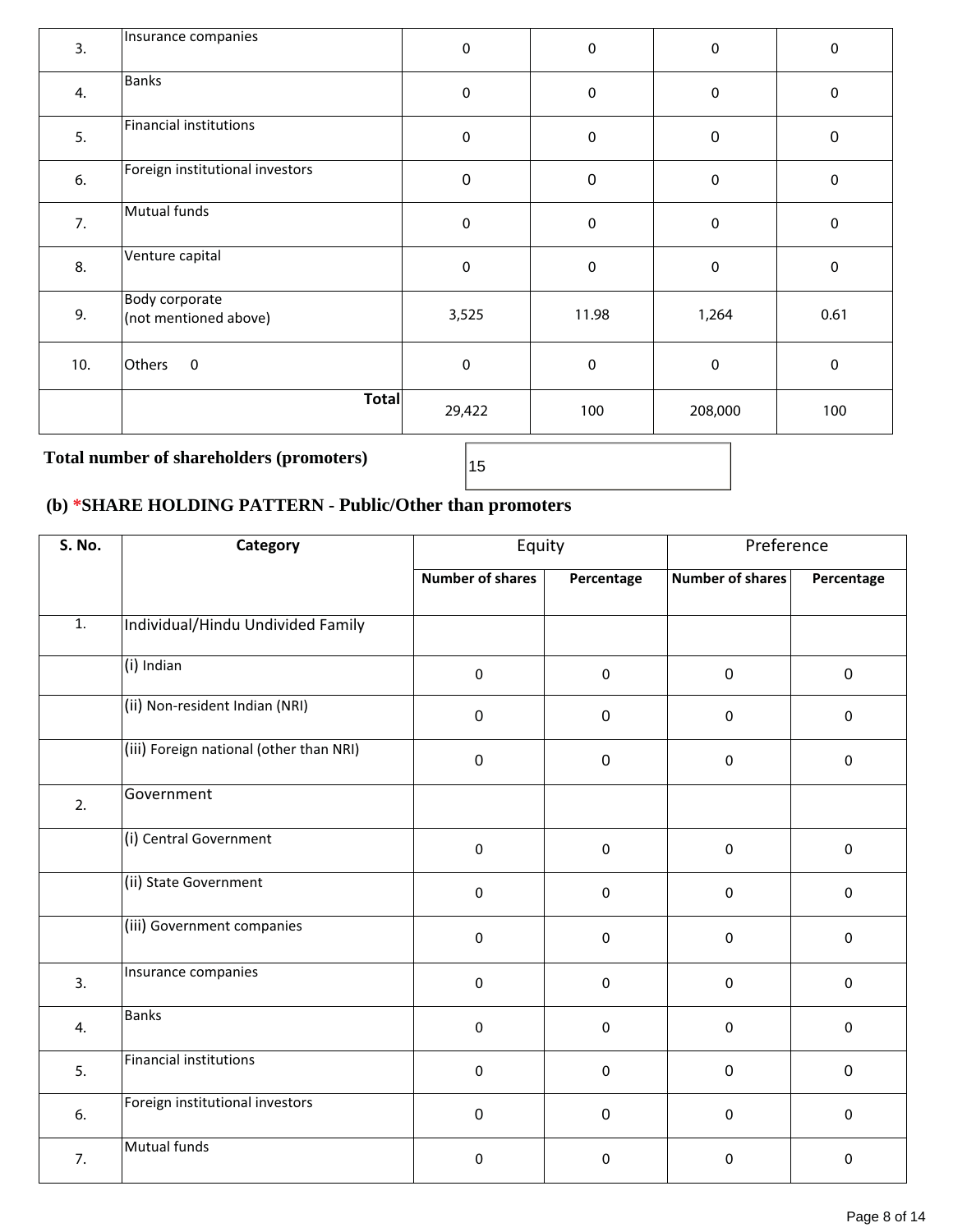| 8.  | Venture capital                         |  |  |
|-----|-----------------------------------------|--|--|
| 9.  | Body corporate<br>(not mentioned above) |  |  |
| 10. | Others                                  |  |  |
|     | Total                                   |  |  |

Total number of shareholders (other than promoters)

**Total number of shareholders (Promoters+Public/ Other than promoters)** 

| 0  |  |  |  |
|----|--|--|--|
|    |  |  |  |
| 15 |  |  |  |
|    |  |  |  |

#### **VII. \*NUMBER OF PROMOTERS, MEMBERS, DEBENTURE HOLDERS (Details, Promoters, Members (other than promoters), Debenture holders)**

| <b>Details</b>                    | At the beginning of the year | At the end of the year |
|-----------------------------------|------------------------------|------------------------|
| <b>Promoters</b>                  | 23                           | 15                     |
| Members<br>(other than promoters) | 0                            |                        |
| Debenture holders                 | O                            |                        |

### **VIII. DETAILS OF DIRECTORS AND KEY MANAGERIAL PERSONNEL**

### **(A) \*Composition of Board of Directors**

| Category                                    | Number of directors at the<br>beginning of the year |                | Number of directors at the end<br>of the year |                | Percentage of shares held by<br>directors as at the end of year |               |
|---------------------------------------------|-----------------------------------------------------|----------------|-----------------------------------------------|----------------|-----------------------------------------------------------------|---------------|
|                                             | Executive                                           | Non-executive  | Executive                                     | Non-executive  | Executive                                                       | Non-executive |
| A. Promoter                                 | 0                                                   | 3              | 0                                             | 3              | 0                                                               | 71.89         |
| <b>B. Non-Promoter</b>                      | 0                                                   | 3              | 0                                             | 3              | 0                                                               | 0             |
| (i) Non-Independent                         | $\mathbf 0$                                         | 3              | 0                                             | 3              | 0                                                               | $\mathbf{0}$  |
| (ii) Independent                            | $\mathbf{0}$                                        | 0              | $\Omega$                                      | $\Omega$       | 0                                                               | $\mathbf{0}$  |
| <b>C. Nominee Directors</b><br>representing | $\mathbf{0}$                                        | $\overline{0}$ | $\mathbf 0$                                   | $\overline{0}$ | 0                                                               | $\mathbf{0}$  |
| $(i)$ Banks & FIs                           | $\Omega$                                            | 0              | 0                                             | 0              | 0                                                               | $\mathbf{0}$  |
| (ii) Investing institutions                 | $\Omega$                                            | $\Omega$       | $\Omega$                                      | $\Omega$       | 0                                                               | $\Omega$      |
| (iii) Government                            | $\Omega$                                            | $\overline{0}$ | $\Omega$                                      | $\Omega$       | 0                                                               | $\mathbf{0}$  |
| (iv) Small share holders                    | $\Omega$                                            | 0              | 0                                             | 0              | 0                                                               | 0             |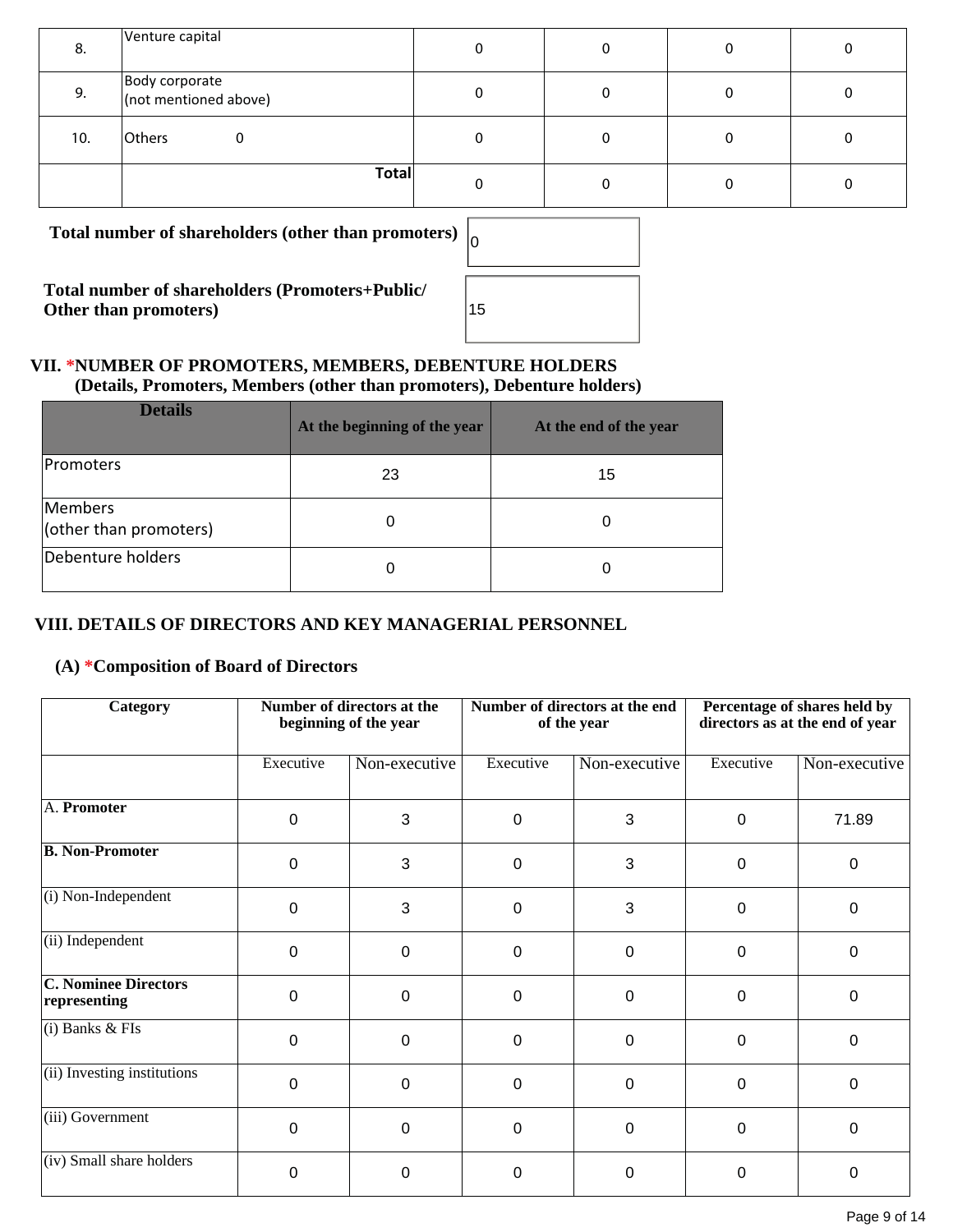| $(v)$ Others |  |  |       |
|--------------|--|--|-------|
| Total        |  |  | 71.89 |

#### **Number of Directors and Key managerial personnel (who is not director) as on the financial year end date** 6

#### **(B) (i) \*Details of directors and Key managerial personnel as on the closure of financial year**

| Name                    | DIN/PAN  | Designation     | Number of equity<br>share(s) held | Date of cessation (after closure of<br>financial year : If any) |
|-------------------------|----------|-----------------|-----------------------------------|-----------------------------------------------------------------|
| <b>ASHWIN C. SHROFF</b> | 00019952 | Director        | 11,586                            |                                                                 |
| RAVI A. SHROFF          | 00033505 | <b>Director</b> | 3,810                             |                                                                 |
| ASHOK V. ISHARANI       | 00037946 | Director        | 0                                 |                                                                 |
| <b>JAGDISH R. NAIK</b>  | 00030172 | Director        | 0                                 |                                                                 |
| VIPIN B. DOSHI          | 00167880 | Director        | $\Omega$                          |                                                                 |
| BAHADUR V. GANDHI       | 00074390 | Director        | $\Omega$                          |                                                                 |

#### **(ii) Particulars of change in director(s) and Key managerial personnel during the year**  $\vert$ **<sup>0</sup>**

| Name | DIN/PAN | the financial year | Designation at the  Date of appointment/<br>$\left  \text{beginning } / \text{ during } \right $ change in designation/<br><i>cessation</i> | Nature of change (Appointment/<br>Change in designation/ Cessation) |
|------|---------|--------------------|---------------------------------------------------------------------------------------------------------------------------------------------|---------------------------------------------------------------------|
|      |         |                    |                                                                                                                                             |                                                                     |

#### **IX. MEETINGS OF MEMBERS/CLASS OF MEMBERS/BOARD/COMMITTEES OF THE BOARD OF DIRECTORS**

 **A.** MEMBERS/CLASS /REQUISITIONED/NCLT/COURT CONVENED MEETINGS

| Number of meetings held |                 |                                        |                               |                            |  |
|-------------------------|-----------------|----------------------------------------|-------------------------------|----------------------------|--|
| Type of meeting         | Date of meeting | Total Number of<br>Members entitled to | Attendance                    |                            |  |
|                         |                 | attend meeting                         | Number of members<br>attended | % of total<br>shareholding |  |
| ANNUAL GENERAL MEETI    | 31/12/2020      |                                        | 5                             | 77.26                      |  |

#### **B. BOARD MEETINGS**

\*Number of meetings held  $\Big|_5$ 

| S. No. | Date of meeting | Total Number of directors I<br>associated as on the date I<br>of meeting | Number of directors | Attendance       |
|--------|-----------------|--------------------------------------------------------------------------|---------------------|------------------|
|        |                 |                                                                          | attended            | 1% of attendance |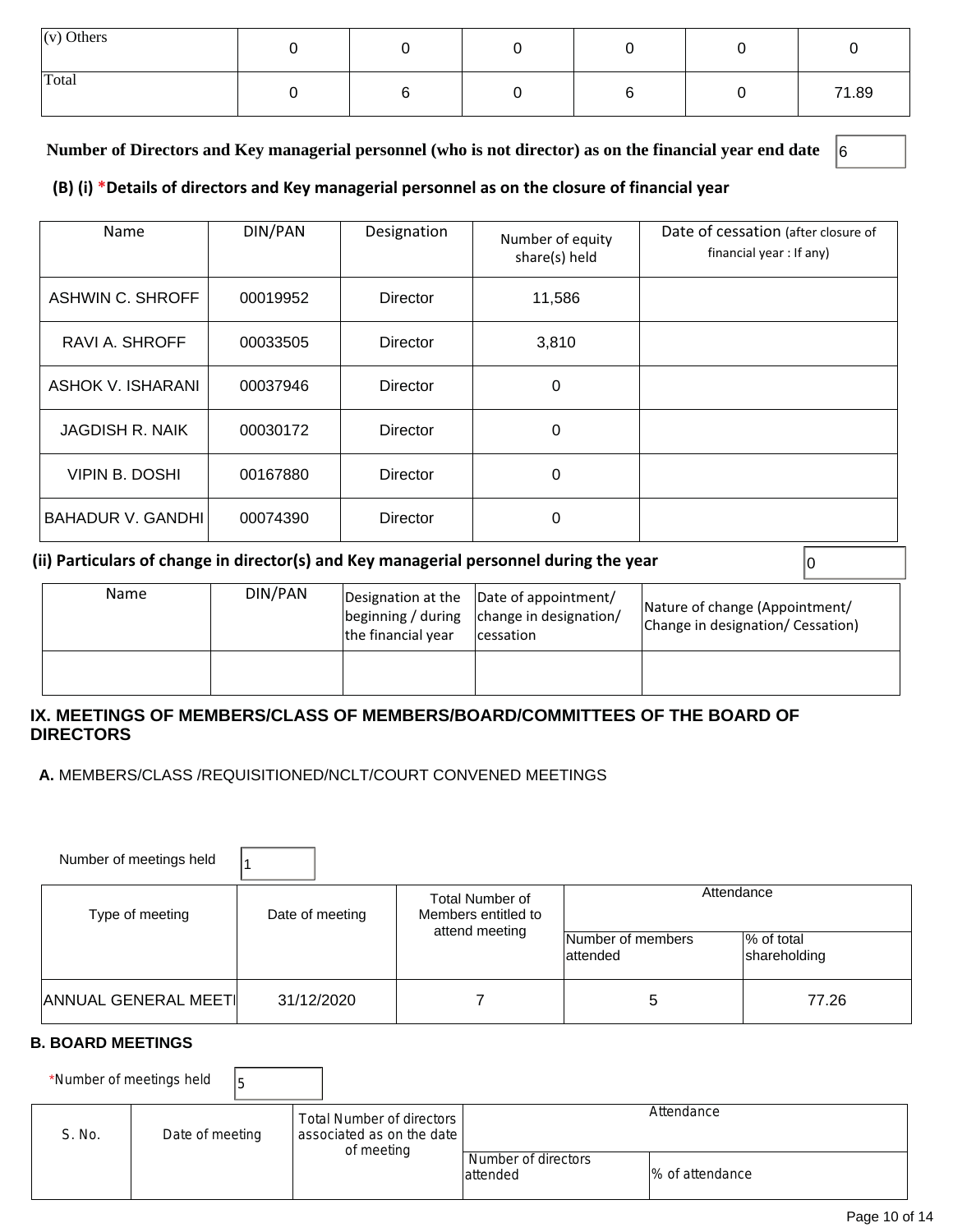| S. No. | Date of meeting | <b>Total Number of directors</b><br>associated as on the date | Attendance                      |                  |  |
|--------|-----------------|---------------------------------------------------------------|---------------------------------|------------------|--|
|        |                 | of meeting                                                    | Number of directors<br>attended | 1% of attendance |  |
|        | 24/05/2020      | 6                                                             | 3                               | 50               |  |
| 2      | 27/07/2020      | 6                                                             | 6                               | 100              |  |
| 3      | 12/11/2020      | 6                                                             | 3                               | 50               |  |
| 4      | 18/12/2020      | 6                                                             | 5                               | 83.33            |  |
| 5      | 05/03/2021      | 6                                                             | 5                               | 83.33            |  |

#### **C. COMMITTEE MEETINGS**

| Number of meetings held |                    |                                 |                             |                               |                               |
|-------------------------|--------------------|---------------------------------|-----------------------------|-------------------------------|-------------------------------|
| S. No.                  | Type of<br>meeting | Date of meeting of Members as ' | Total Number<br>the meeting | Number of members<br>attended | Attendance<br>% of attendance |
|                         | C.S.R.             | 18/12/2020                      | 3                           | J                             | 100                           |

#### **D. \*ATTENDANCE OF DIRECTORS**

|                |                         | <b>Board Meetings</b>                                 |                | <b>Committee Meetings</b> |                                                       |                  | Whether<br>attended AGM |            |
|----------------|-------------------------|-------------------------------------------------------|----------------|---------------------------|-------------------------------------------------------|------------------|-------------------------|------------|
| S.<br>No.      | Name<br>of the director | Number of<br>Meetings which Number of<br>director was | Meetings       | % of<br>attendance        | Number of<br>Meetings which Number of<br>director was | Meetings         | $%$ of<br>attendance    | held on    |
|                |                         | lentitled to<br>attend                                | attended       |                           | entitled to<br>attend                                 | attended         |                         | 30/11/2021 |
|                |                         |                                                       |                |                           |                                                       |                  |                         | (Y/N/NA)   |
| $\mathbf{1}$   | ASHWIN C. S             | 5                                                     | 5              | 100                       | $\mathbf 0$                                           | $\boldsymbol{0}$ | $\mathbf 0$             | Yes        |
| $\overline{2}$ | <b>RAVI A. SHR(</b>     | 5                                                     | 5              | 100                       | 1                                                     | 1                | 100                     | Yes        |
| $\mathfrak{Z}$ | <b>ASHOK V. ISH</b>     | 5                                                     | 5              | 100                       | 1                                                     | 1                | 100                     | Yes        |
| 4              | <b>JAGDISH R. N</b>     | 5                                                     | $\overline{2}$ | 40                        | $\mathbf 0$                                           | $\mathbf 0$      | $\mathbf 0$             | Yes        |
| 5              | <b>VIPIN B. DOS</b>     | 5                                                     | $\overline{2}$ | 40                        | $\mathbf 0$                                           | 0                | $\mathbf 0$             | Yes        |
| 6              | <b>BAHADUR V.</b>       | 5                                                     | 3              | 60                        | 1                                                     | 1                | 100                     | Yes        |

#### **X. \*REMUNERATION OF DIRECTORS AND KEY MANAGERIAL PERSONNEL**

 $\Box$  Nil

Number of Managing Director, Whole-time Directors and/or Manager whose remuneration details to be entered

 $|0\rangle$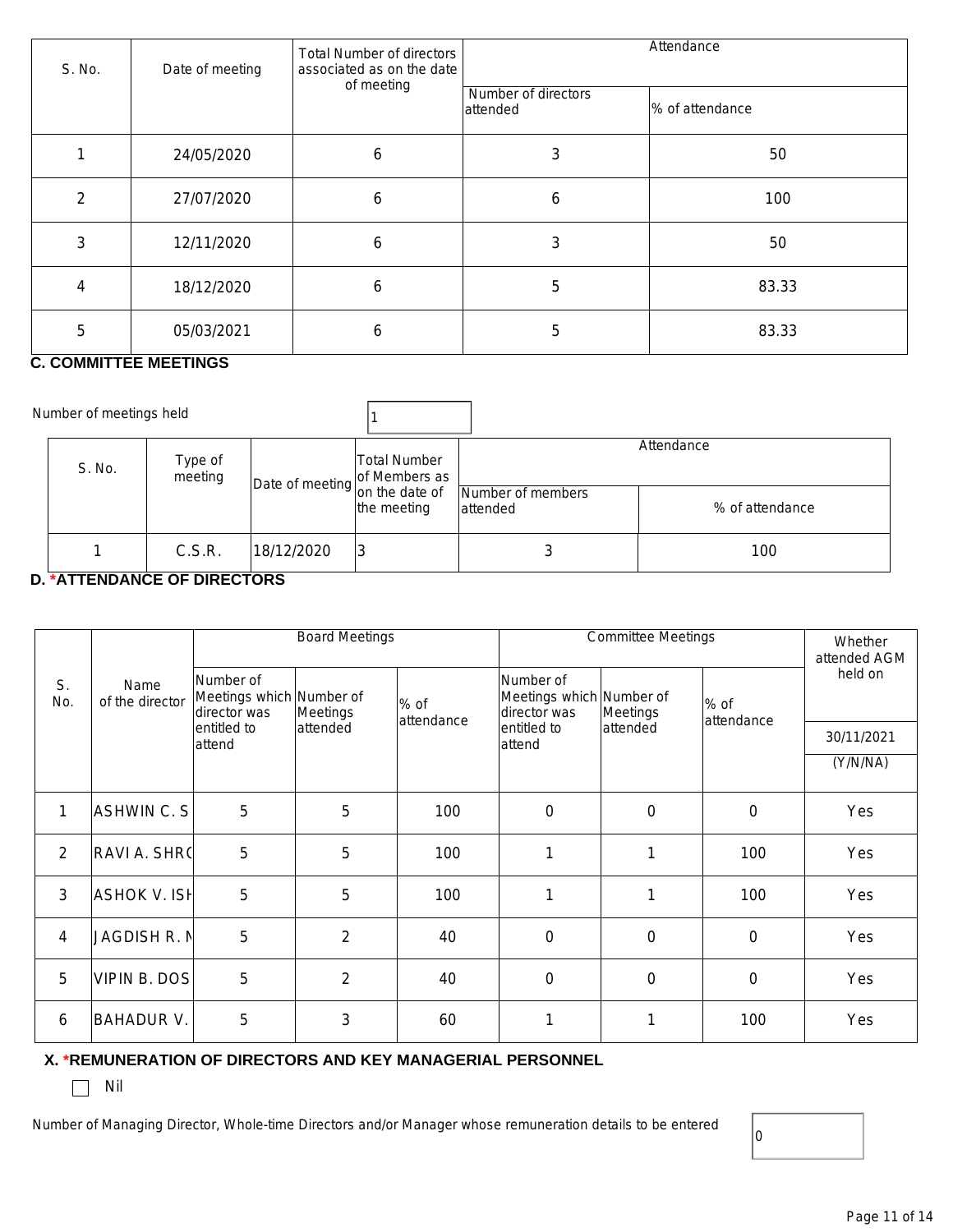| S. No.         | Name                                                                              | Designation     | <b>Gross Salary</b> | Commission       | Stock Option/<br>Sweat equity | Others  | Total<br>Amount  |
|----------------|-----------------------------------------------------------------------------------|-----------------|---------------------|------------------|-------------------------------|---------|------------------|
| $\mathbf{1}$   |                                                                                   |                 |                     |                  |                               |         | $\boldsymbol{0}$ |
|                | Total                                                                             |                 |                     |                  |                               |         |                  |
|                | Number of CEO, CFO and Company secretary whose remuneration details to be entered |                 |                     |                  |                               | 0       |                  |
| S. No.         | Name                                                                              | Designation     | <b>Gross Salary</b> | Commission       | Stock Option/<br>Sweat equity | Others  | Total<br>Amount  |
| 1              |                                                                                   |                 |                     |                  |                               |         | $\boldsymbol{0}$ |
|                | Total                                                                             |                 |                     |                  |                               |         |                  |
|                | Number of other directors whose remuneration details to be entered                |                 |                     |                  |                               | 6       |                  |
| S. No.         | Name                                                                              | Designation     | <b>Gross Salary</b> | Commission       | Stock Option/<br>Sweat equity | Others  | Total<br>Amount  |
| $\mathbf{1}$   | <b>ASHWIN C. SHROF</b>                                                            | <b>DIRECTOR</b> | $\mathbf 0$         | $\mathbf 0$      | $\mathbf 0$                   | 30,000  | $\mathbf 0$      |
| 2              | RAVI A. SHROFF                                                                    | <b>DIRECTOR</b> | 0                   | 0                | $\boldsymbol{0}$              | 30,000  | $\mathbf 0$      |
| 3              | <b>ASHOK V. ISHARA</b>                                                            | <b>DIRECTOR</b> | $\boldsymbol{0}$    | $\boldsymbol{0}$ | $\boldsymbol{0}$              | 30,000  | $\boldsymbol{0}$ |
| $\overline{4}$ | JAGDISH R. NAIK                                                                   | <b>DIRECTOR</b> | $\mathbf 0$         | $\mathbf 0$      | $\mathbf 0$                   | 20,000  | $\mathbf 0$      |
| 5              | <b>VIPIN B. DOSHI</b>                                                             | <b>DIRECTOR</b> | $\mathbf 0$         | 0                | $\mathbf 0$                   | 20,000  | $\mathbf 0$      |
| 6              | <b>BAHADUR V. GANI</b>                                                            | <b>DIRECTOR</b> | $\boldsymbol{0}$    | $\mathbf 0$      | $\boldsymbol{0}$              | 30,000  | $\boldsymbol{0}$ |
|                | Total                                                                             |                 | $\boldsymbol{0}$    | $\mathbf 0$      | $\mathbf 0$                   | 160,000 | 160,000          |

#### **XI. MATTERS RELATED TO CERTIFICATION OF COMPLIANCES AND DISCLOSURES**

- \* A. Whether the company has made compliances and disclosures in respect of applicable <br>provisions of the Companies Act, 2013 during the year
	- B. If No, give reasons/observations

#### **XII. PENALTY AND PUNISHMENT - DETAILS THEREOF**

## (A) DETAILS OF PENALTIES / PUNISHMENT IMPOSED ON COMPANY/DIRECTORS /OFFICERS  $\boxtimes$  Nil

| Name of the<br>company/ directors/ Authority<br><b>officers</b> | Name of the court/<br>concerned | Date of Order | Name of the Act and<br>section under which<br>penalised / punished | Details of penalty/<br><i>punishment</i> | Details of appeal (if any)<br>including present status |
|-----------------------------------------------------------------|---------------------------------|---------------|--------------------------------------------------------------------|------------------------------------------|--------------------------------------------------------|
|                                                                 |                                 |               |                                                                    |                                          |                                                        |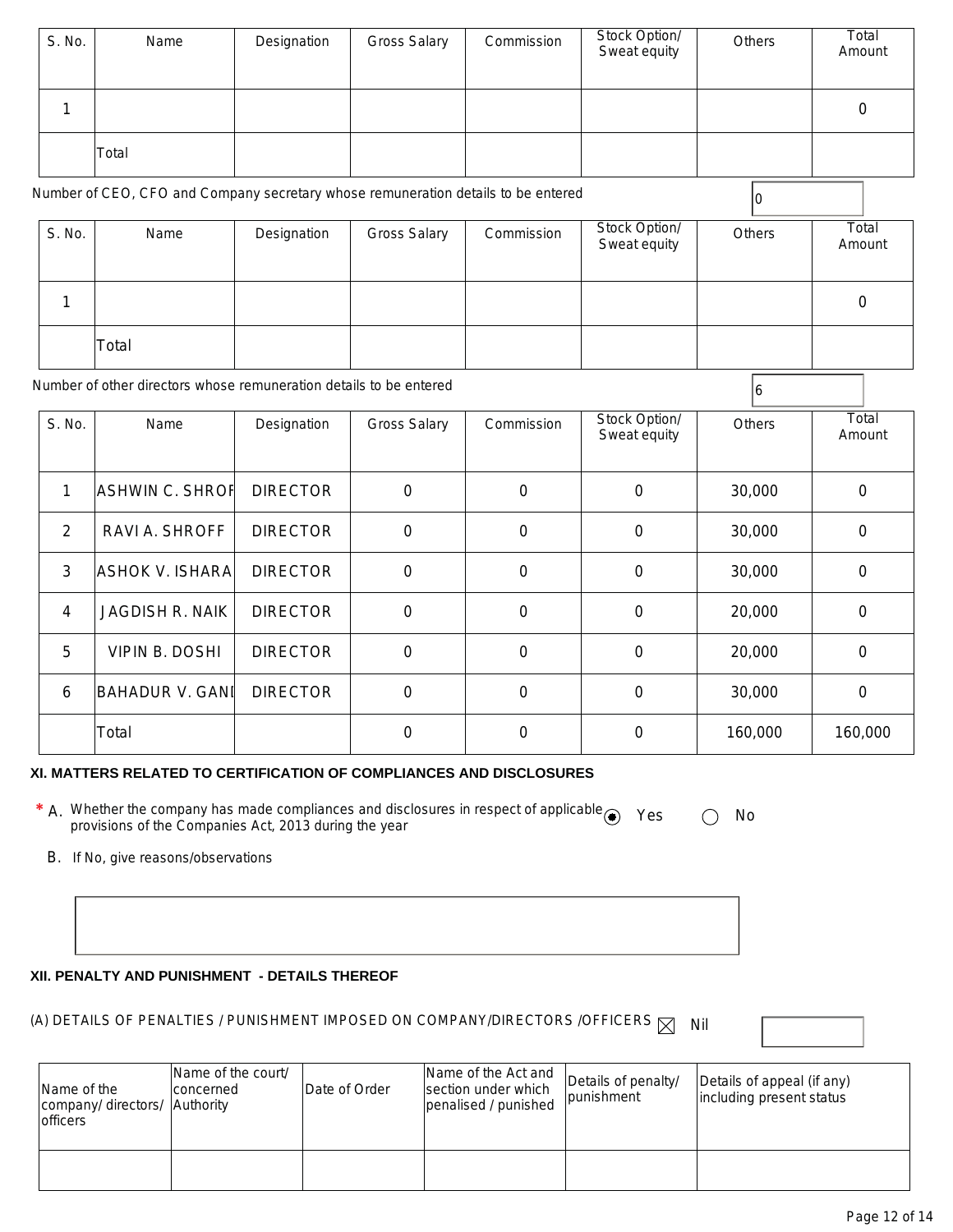| (B) DETAILS OF COMPOUNDING OF OFFENCES $\boxtimes$ Nil |  |
|--------------------------------------------------------|--|
|                                                        |  |

| Name of the<br>company/ directors/<br><b>officers</b> | Name of the court/<br>concerned<br>Authority | Date of Order | Name of the Act and<br>section under which<br>loffence committed | Particulars of<br>loffence | Amount of compounding (in<br>Rupees) |
|-------------------------------------------------------|----------------------------------------------|---------------|------------------------------------------------------------------|----------------------------|--------------------------------------|
|                                                       |                                              |               |                                                                  |                            |                                      |

#### **XIII. Whether complete list of shareholders, debenture holders has been enclosed as an attachment**

 $\odot$  Yes  $\odot$  No

#### **XIV. COMPLIANCE OF SUB-SECTION (2) OF SECTION 92, IN CASE OF LISTED COMPANIES**

In case of a listed company or a company having paid up share capital of Ten Crore rupees or more or turnover of Fifty Crore rupees or more, details of company secretary in whole time practice certifying the annual return in Form MGT-8.

| Name                           | <b>IPRASHANT DIWAN</b>      |
|--------------------------------|-----------------------------|
| Whether associate or fellow    | Associate $\odot$<br>Fellow |
| Certificate of practice number | 1979                        |

#### **I/We certify that:**

(a) The return states the facts, as they stood on the date of the closure of the financial year aforesaid correctly and adequately. (b) Unless otherwise expressly stated to the contrary elsewhere in this Return, the Company has complied with all the provisions of the Act during the financial year.

(c) The company has not, since the date of the closure of the last financial year with reference to which the last return was submitted or in the case of a first return since the date of the incorporation of the company, issued any invitation to the public to subscribe for any securities of the company.

(d) Where the annual return discloses the fact that the number of members, (except in case of a one person company), of the company exceeds two hundred, the excess consists wholly of persons who under second proviso to clause (ii) of sub-section (68) of section 2 of the Act are not to be included in reckoning the number of two hundred.

#### **Declaration**

1 am Authorised by the Board of Directors of the company vide resolution no. ..  $\sqrt{0.3}$  dated  $\sqrt{27/07/2020}$ 

dated

(DD/MM/YYYY) to sign this form and declare that all the requirements of the Companies Act, 2013 and the rules made thereunder in respect of the subject matter of this form and matters incidental thereto have been compiled with. I further declare that:

- 1. Whatever is stated in this form and in the attachments thereto is true, correct and complete and no information material to the subject matter of this form has been suppressed or concealed and is as per the original records maintained by the company.
- 2. All the required attachments have been completely and legibly attached to this form.

**Note: Attention is also drawn to the provisions of Section 447, section 448 and 449 of the Companies Act, 2013 which provide for punishment for fraud, punishment for false statement and punishment for false evidence respectively.** 

#### **To be digitally signed by**

**Director** 

| IVAS<br><b>\SHWIN</b><br>SHROFF | Digitally signed by<br>RAVI ASHWIN<br>SHROFF<br>Date: 2022 02:10<br>16:23:09 +05'30" |
|---------------------------------|--------------------------------------------------------------------------------------|
|---------------------------------|--------------------------------------------------------------------------------------|

DIN of the director  $|00033505$ 

**To be digitally signed by** 



| PRASHANT | Digitally signed by<br>PRASHANT      |  |  |  |
|----------|--------------------------------------|--|--|--|
| DEVENDR  | <b>DEVENDRA DIWAN</b>                |  |  |  |
| A DIWAN  | Date: 2022 02:10<br>16:23:30 +05:30" |  |  |  |